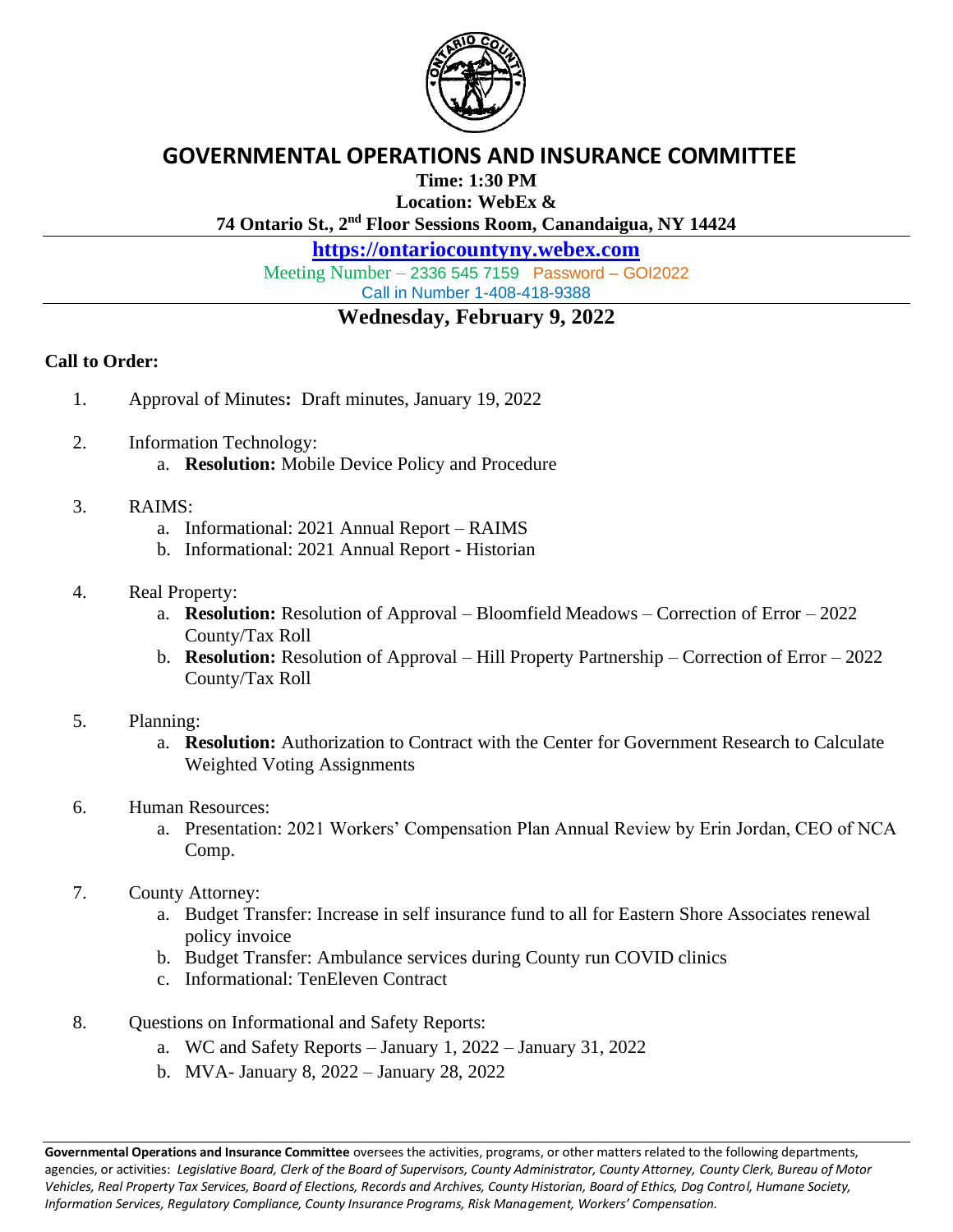#### Page 2

- 9. County Administrator:
	- a. **Resolution:** Authorization to Contract with Dinan Communications to Provide Public Relations and Marketing Services for Various County Departments
	- b. Update
- 10. Board of Elections: *No items submitted*
- 11. Board of Supervisors: *No items submitted*
- 12. County Clerk: *No items submitted*
- 13. Insurance: *No items submitted*
- 14. Old Business
- 15. Privilege of the Floor:

### **16. Executive Session:**

- a. Discussions regarding proposed, pending or current litigation and to confer with counsel.
- 17. Next meeting date and time: Wednesday, March 2, 2022, at 1:30 PM
- 18. Adjournment